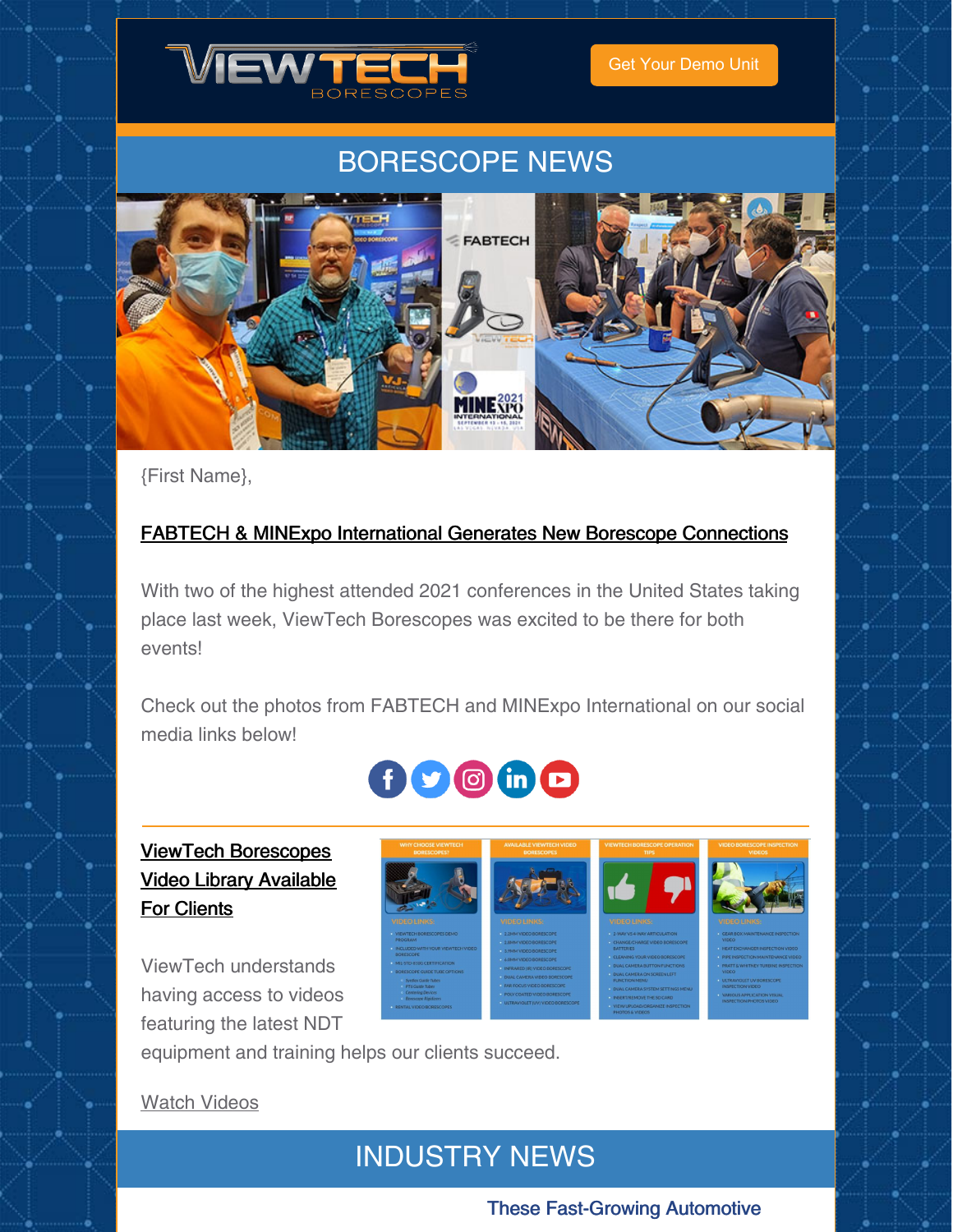

#### Companies Could Be The Future

Innovation has been the winning strategy in the Automotive industry for as long as the industry has existed. From the advent of the six-cylinder engine to seat belts and airbags, every single innovation has taken us from the rudimentary, slow, low performing and highly unsafe cars of the early days to the relatively safe and highperformance machines we now have.

#### READ [MORE](https://www.hotcars.com/these-fastgrowing-automotive-startups-could-be-the-future/)

#### Rolls Royce Flies World's 'Fastest Electric Aircraft'; Marks Big Milestone In Aviation Industry

Over the past few years, many companies have unveiled plans for developing low or zero-emission aircraft. British luxury automaker Rolls Royce, which also joined this race, has now come out with what it calls the "fastest electric plane" on the earth.



#### READ [MORE](https://eurasiantimes.com/rolls-royce-flies-worlds-fastest-electric-aircraft-marks-big-milestone-in-aviation-industry-watch/)

#### Michigan, North Carolina Lead August Manufacturing Expansion Projects

In its latest report tracking facility projects in the industrial manufacturing sector, industrial and commercial market intelligence firm SalesLeads found that August saw five expansion projects worth at least \$100 million.



#### READ [MORE](https://www.thomasnet.com/insights/michigan-north-carolina-lead-august-manufacturing-expansion-projects-100-million-total-report/)

#### GKN to Produce Wings and Aerostructures of New Electric Air **Taxis**

GKN has signed an agreement with British eVTOL manufacturer, Vertical Aerospace, to produce the aerostructures, including the wings, for the VA-X4.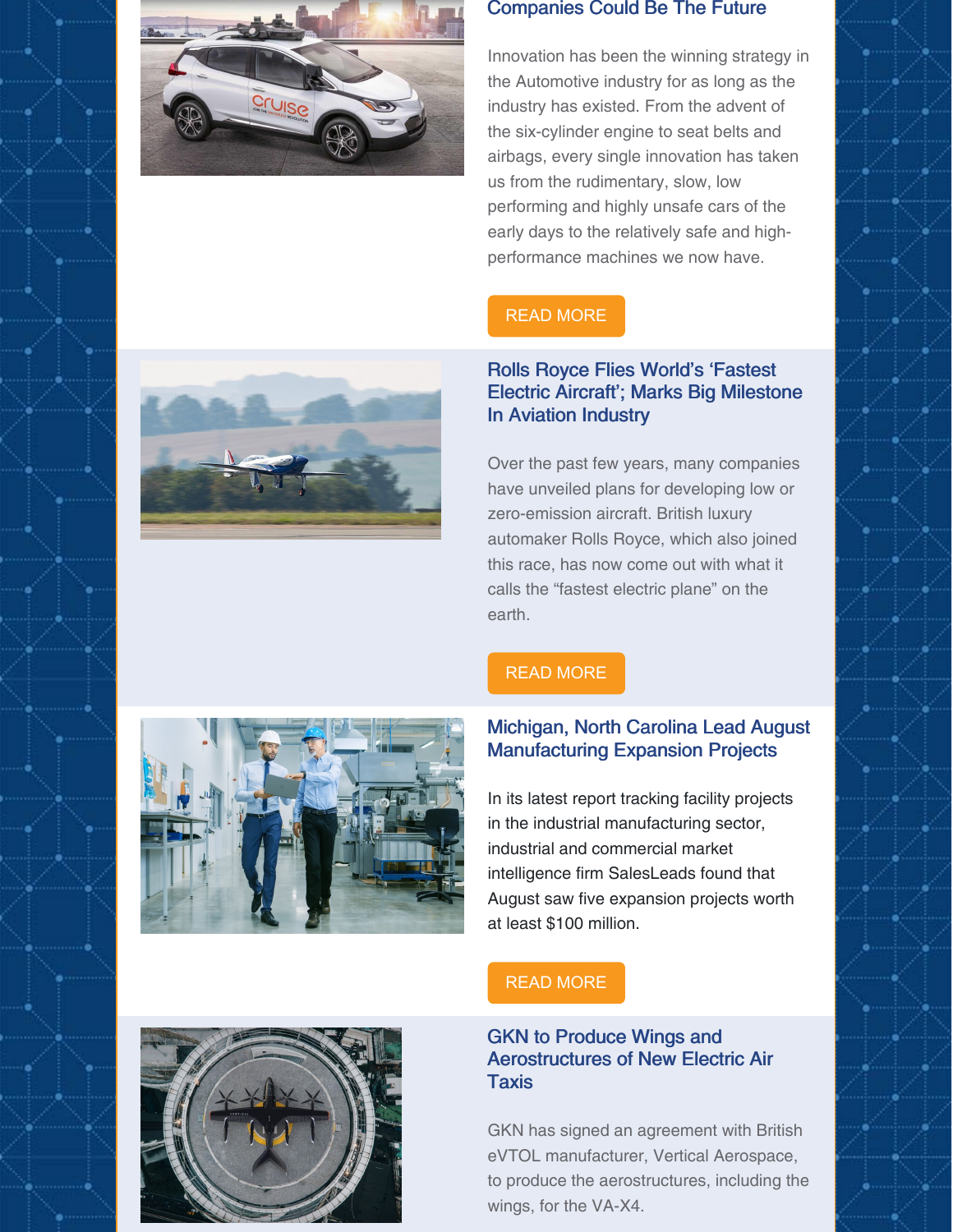READ [MORE](https://www.aero-mag.com/gkn-vertical-aerospace-21092021)

## UPCOMING TRADESHOWS



NBAA [BACE](https://www.viewtech.com/about-us/tradeshows/nbaa-bace-2021/?utm_source=cc&utm_medium=email&utm_campaign=newsletter0921) 2021 October 12-14, 2021 Las Vegas, NV



[Experience](https://www.viewtech.com/about-us/tradeshows/experience-power-2021/?utm_source=cc&utm_medium=email&utm_campaign=newsletter0921) Power 2021 October 18-21, 2021 San Antonio, TX



[Reliable](https://www.viewtech.com/about-us/tradeshows/reliable-plant-conference-2021/?utm_source=cc&utm_medium=email&utm_campaign=newsletter0921) Plant 2021 October 19-21, 2021 Louisville, KY

# **INTERPHEX**

#### [INTERPHEX](https://www.viewtech.com/about-us/tradeshows/interphex-2021/?utm_source=cc&utm_medium=email&utm_campaign=newsletter0921) 2021

October 19-21, 2021 New York City, NY